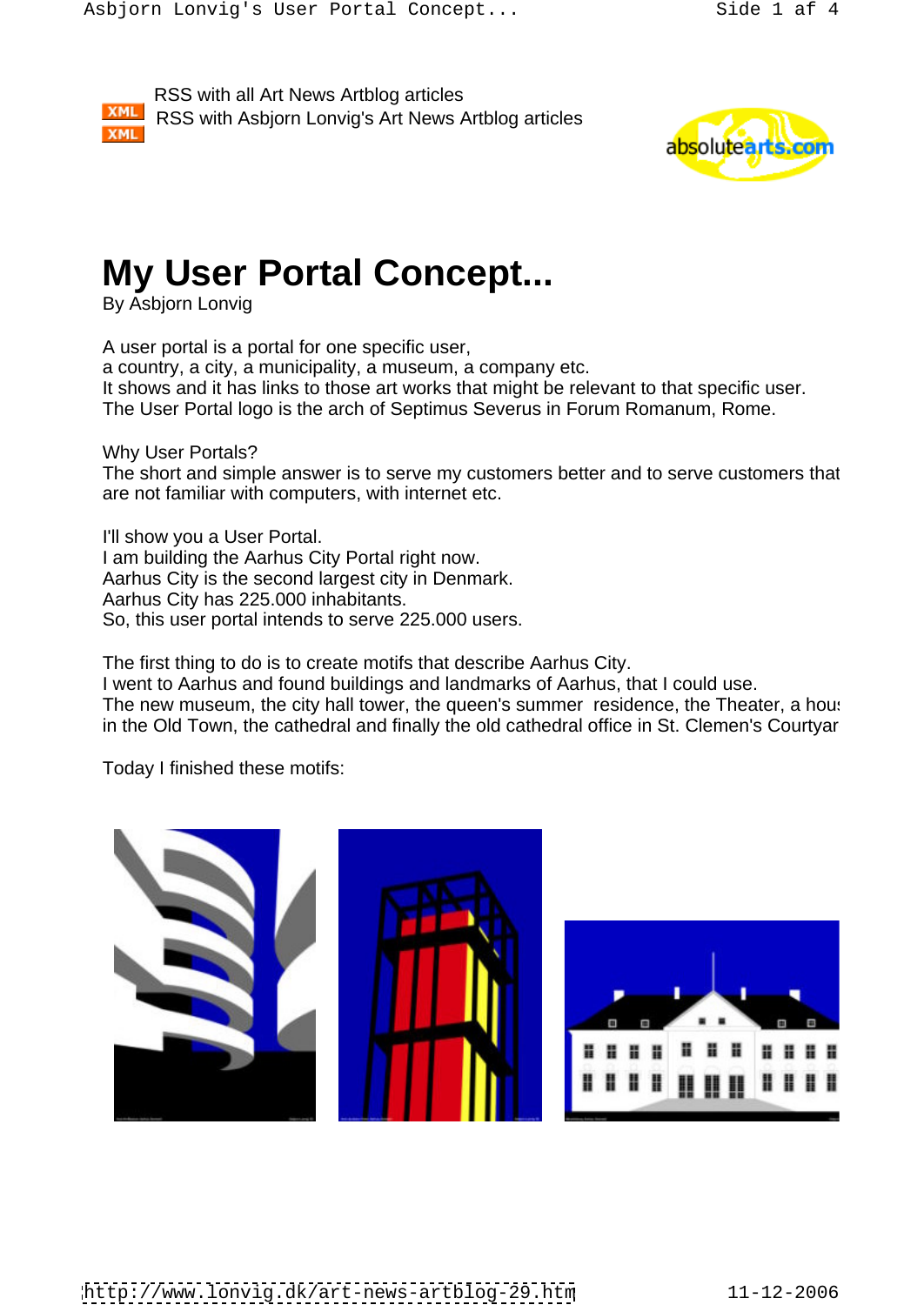

I load large files of all the images to print on demand contracting parties in Salt Lake City, Seattle, and San Francisco Bay Area. The images are approved at once in Salt Lake City and Seattle. In San Francisco the images might wait for approval.

First of all I use a User Portal logo.



The logo is of course a portal. In a matter of fact it is very specific portal. It is the Arch of Septimus Sever which was erected in the Roman Forum in A.D. 203 the Roman Emperor Septimus Severus.

You can't study Roman history without visiting the Roman Forum once.

You can't visit the Roman Forum without passing through the Arch of Septimus Severus.

In this logo a BETA will shown in the big arch. That because the 40 different User Portals, that have been launched so far are being tested.

The Aarhus City Portal is marked with a BETA, too.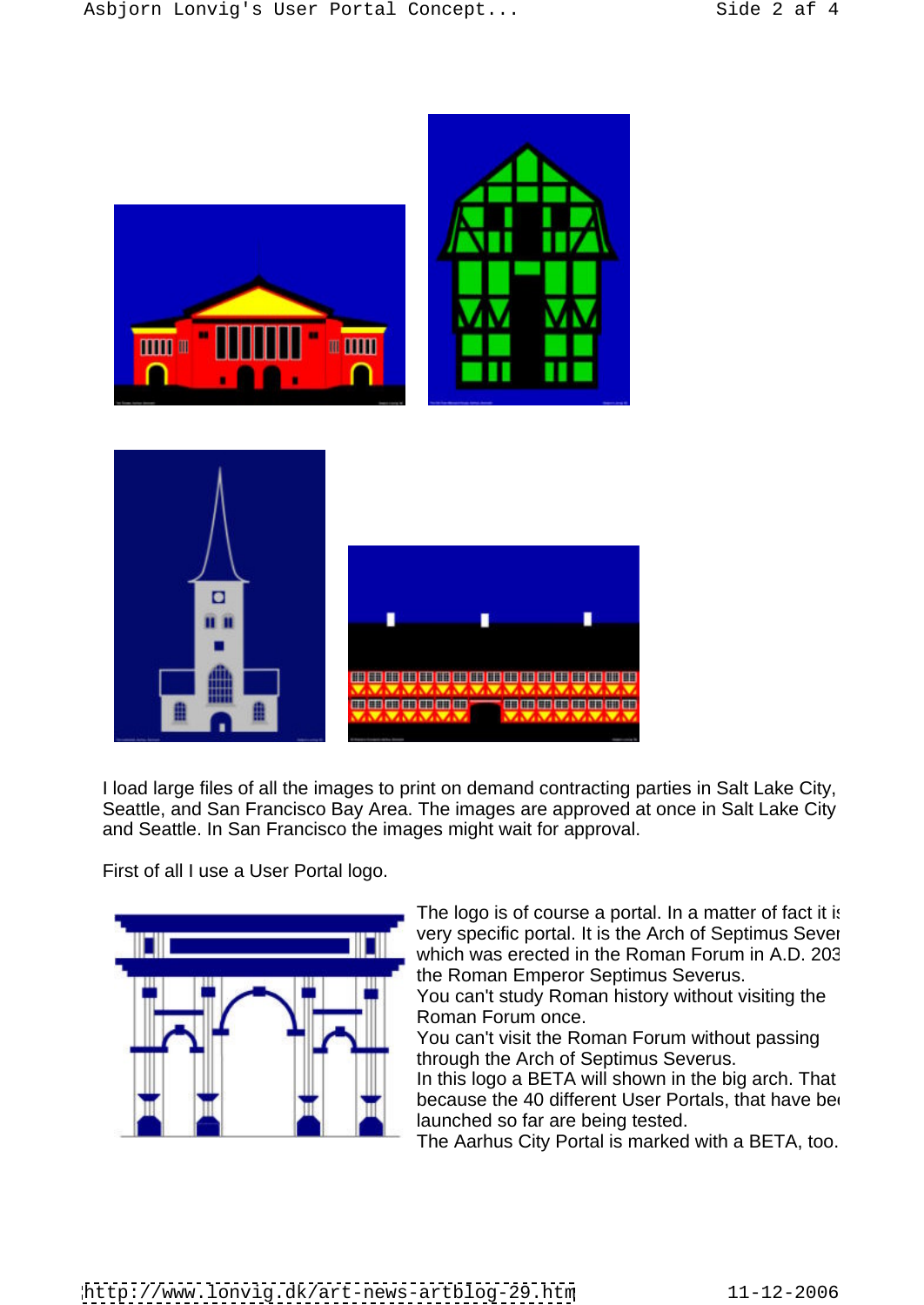See the Aarhus City Portal.

The motifs are presented. Here 7 motifs. You might see an enlargement by clicking on an image.

Then there are 3 sections. **1, 2 and 3.**

**1.** The user must have some free titbit. So I give him the possibility to download three Wo documents of each motif. Word documents that can be printed on the user's own printer. I have to be aware of different formats in European and American standards. The European standard is A format and the American standard it is Letter format. The Aarhus City Portal probably will only be used by Europeans - therefore the A format is offered.

**2.** Here I guide the user to order print at print on demand contracting parties. One in Salt Lake City, one in Seattle and one in San Francisco Bay area.

By guiding to 3 print on demand contracting parties the users are offered a variety of sizes prices, qualities and surfaces.

At the same time I keep track of what happens in this market.

The prices are kept low - the user only pays the base print price and internet costs. The use can order prints in sizes from  $3.5 \times 5$ " to  $40 \times 60$ " on paper and canvas – and some other funny surfaces like T-shirts, mugs, tote bags etc. etc. The print contracting party handles ordering and payment. The printing of course and the prints are sent directly to the user.

If the user wants to see some of the my other  $750$  images for print there is a link to the ma pages in Salt Lake City, Seattle, and San Francisco Bay Area.

**3.** If the user wants something special. A painting. Limited edition prints. Signed prints. A huge print on canvas larger than 40 x 60" - no problem, he just has to contact me.

A brochure is available to each User Portal. The brochure is of course used for initial presentation of the portal. You can download the brochure Aarhus City Portal from the portal.

## **Thoughts.**

Now what is the most important to succeed with these User Portals. Is it to do excellent motifs? No! Is it to simplify the User Portal? No! Is it to make an extremely eye catching brochure? No!

It is to communicate the User Portal Concept to people that are not familiar with computer with internet etc.

I can not do it myself. I know too much. Or!!!! You might as well say I know much too little.

But.

Journalists know how to present this kind of stuff to their readers.

This week Ny Hedensted Portal and Ny Vejle Portal will have press coverage.